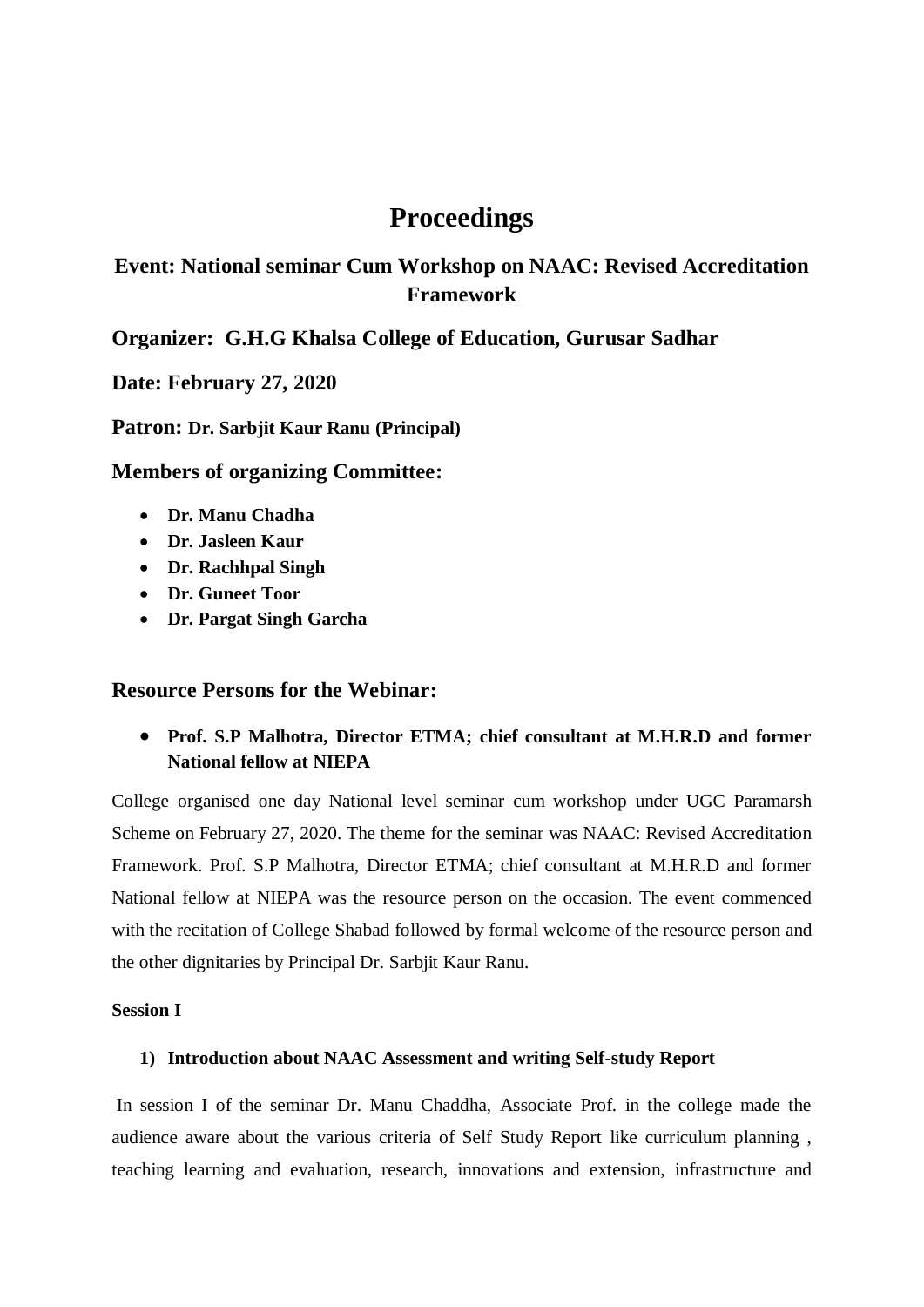learning resources, student support and progression, Governance, leadership and management and institutional values and best practices. She also underlined the weightage given to each criterion in the self-study report.

# **2) Deliberation on Writing Self-Study Report by Resource Person Prof. S.P Malhotra**

Prof. S.P Malhotra started his address by comparing the old and new system of NAAC Assessment and accreditation. He appreciated the new system of NAAC Assessment by saying that it is more transparent, as the institutional data is uploaded on the HEI's Website and required information is also filled online on AISHE. As soon as the SSR is uploaded on the NAAC Portal instant and productive Feedback is provided.

Prof. Malhotra further provided the valuable tips for writing Self Study Report:

- Additions in Curriculum- There should be some addition in the curriculum by the institution like conduct of morning assemblies etc. Some value added courses could be introduced in the curriculum by the institution.
- Conduct Student satisfactory Survey: Institution should conduct student satisfactory survey. These surveys should be an annual feature of the institution, which would further help in quality improvement of the institution.
- Change teaching Methodology: There should be maximum use of ICT for increasing the quality of Teaching Learning process in the institution.
- Mentoring System:
- Documentation: Teachers should make use of the process of documentation to the maximum for making the information provided by them more authentic and reliable. There should be documentation of activities like "What to Teach?", "How to Teach?" "How many students were taught?" record of classroom discussions, lesson plans prepared etc.
- Institutional Analysis: Every institution must do institutional analysis before writing the Self Study Report. Institutions must look for the best practices they are involved in while transacting the curriculum.
- Research Activities: Teachers and students in an institution must be research oriented. Some kind of action research could be done by the faculty as well as students on a regular basis.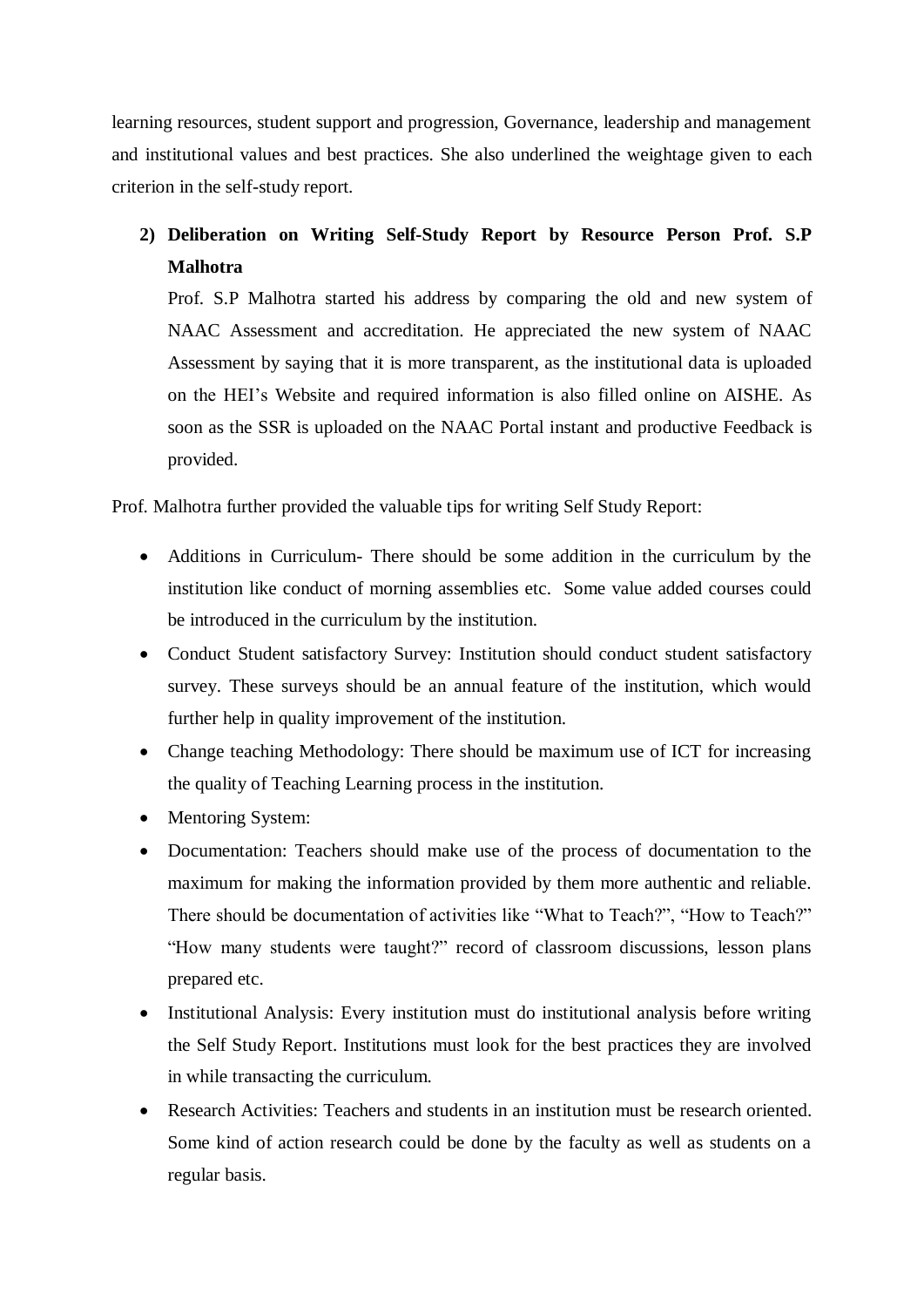- Problem Based Curriculum: Institutions must follow problem based curriculum in order to make it more productive. Problem based curriculum will help to sharp the critical thinking skills, problem solving skill and creative ability skills among the students.
- Consultancy: Institution must provide a helping hand to its neighbouring institutions by providing consultancy services.
- Management of Resources: There should be efficient management of available resources by the management and the faculty of the institution.
- Maintenance of Institution: Institutions must maintain its various components very effectively. For example there should be regular addition of books in the library; proper infrastructure must be maintained in the laboratories etc.

Dr. S.P Malhotra concluded the session by saying that "Quality will improve with Thinking".

#### **Session II**

In the technical session queries of the participants on various criteria of writing Self Study Report were addressed by the resource person. The queries put forth by the participants included:

1) What Types of Add on courses must be introduced?

As the need of the students differ in different areas, therefore add on courses must be introduced as per the need of the students. These courses may or may not be mentioned in the syllabus. For example in rural areas add on course on "Managing Finances", "Home Management" etc. could be introduced.

2) What is the role of incubation centres?

Incubation centres helps in making the students ready for placement. Activities like Cover letter writing, C.V writing, Mock Interview Sessions, Finishing School Programmes etc. could be organized in the Incubation centres for effective placement of students.

**3)** How could the institutions maximize the use of library by students? Effective use of Library depends upon the facilities provided to the students by the librarian. Students should be given full exposure to the library facilities.